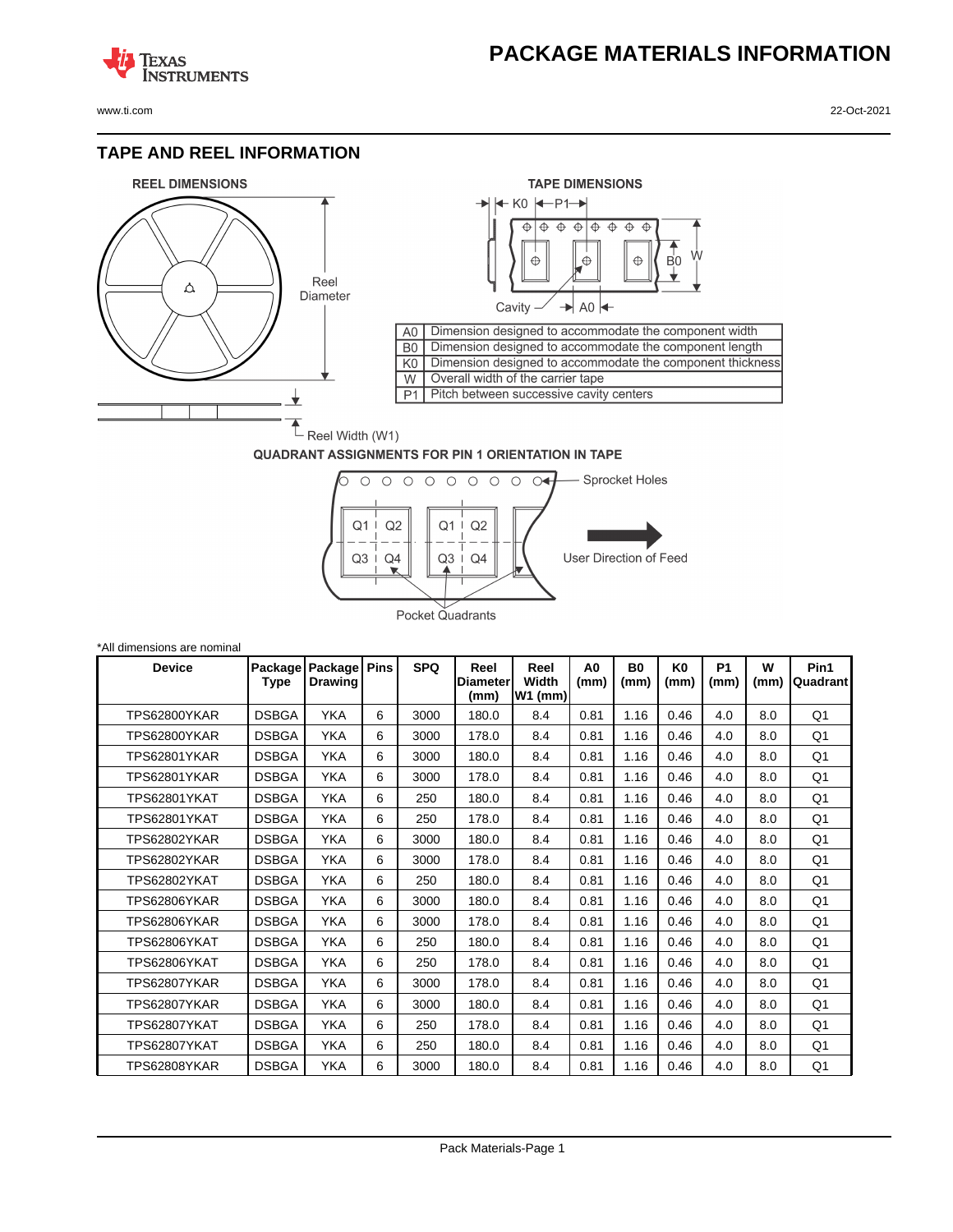

**PACKAGE MATERIALS INFORMATION**

www.ti.com 22-Oct-2021

| <b>Device</b> | Type         | <b>Package Package Pins</b><br>Drawing | <b>SPQ</b> | Reel<br><b>Diameter</b><br>(mm) | Reel<br>Width<br>IW1<br>(mm) | A0<br>(mm | B0<br>(mm) | K0<br>(mm) | D <sub>1</sub><br>(mm) | W<br>(mm) | Pin1<br><b>Quadrant</b> |
|---------------|--------------|----------------------------------------|------------|---------------------------------|------------------------------|-----------|------------|------------|------------------------|-----------|-------------------------|
| TPS62808YKAR  | <b>DSBGA</b> | YKA                                    | 3000       | 178.0                           | 8.4                          | 0.81      | . 16       | 0.46       | 4.0                    | 8.0       | Q1                      |



| *All dimensions are nominal |  |  |  |  |
|-----------------------------|--|--|--|--|
|-----------------------------|--|--|--|--|

| <b>Device</b> | Package Type | <b>Package Drawing</b> | <b>Pins</b> | <b>SPQ</b> | Length (mm) | Width (mm) | Height (mm) |
|---------------|--------------|------------------------|-------------|------------|-------------|------------|-------------|
| TPS62800YKAR  | <b>DSBGA</b> | <b>YKA</b>             | 6           | 3000       | 182.0       | 182.0      | 20.0        |
| TPS62800YKAR  | <b>DSBGA</b> | <b>YKA</b>             | 6           | 3000       | 220.0       | 220.0      | 35.0        |
| TPS62801YKAR  | <b>DSBGA</b> | <b>YKA</b>             | 6           | 3000       | 182.0       | 182.0      | 20.0        |
| TPS62801YKAR  | <b>DSBGA</b> | YKA                    | 6           | 3000       | 220.0       | 220.0      | 35.0        |
| TPS62801YKAT  | <b>DSBGA</b> | YKA.                   | 6           | 250        | 182.0       | 182.0      | 20.0        |
| TPS62801YKAT  | <b>DSBGA</b> | YKA.                   | 6           | 250        | 220.0       | 220.0      | 35.0        |
| TPS62802YKAR  | <b>DSBGA</b> | YKA                    | 6           | 3000       | 182.0       | 182.0      | 20.0        |
| TPS62802YKAR  | <b>DSBGA</b> | <b>YKA</b>             | 6           | 3000       | 220.0       | 220.0      | 35.0        |
| TPS62802YKAT  | <b>DSBGA</b> | <b>YKA</b>             | 6           | 250        | 182.0       | 182.0      | 20.0        |
| TPS62806YKAR  | <b>DSBGA</b> | YKA.                   | 6           | 3000       | 182.0       | 182.0      | 20.0        |
| TPS62806YKAR  | <b>DSBGA</b> | YKA.                   | 6           | 3000       | 220.0       | 220.0      | 35.0        |
| TPS62806YKAT  | <b>DSBGA</b> | YKA                    | 6           | 250        | 182.0       | 182.0      | 20.0        |
| TPS62806YKAT  | <b>DSBGA</b> | <b>YKA</b>             | 6           | 250        | 220.0       | 220.0      | 35.0        |
| TPS62807YKAR  | <b>DSBGA</b> | <b>YKA</b>             | 6           | 3000       | 220.0       | 220.0      | 35.0        |
| TPS62807YKAR  | <b>DSBGA</b> | YKA                    | 6           | 3000       | 182.0       | 182.0      | 20.0        |
| TPS62807YKAT  | <b>DSBGA</b> | <b>YKA</b>             | 6           | 250        | 220.0       | 220.0      | 35.0        |